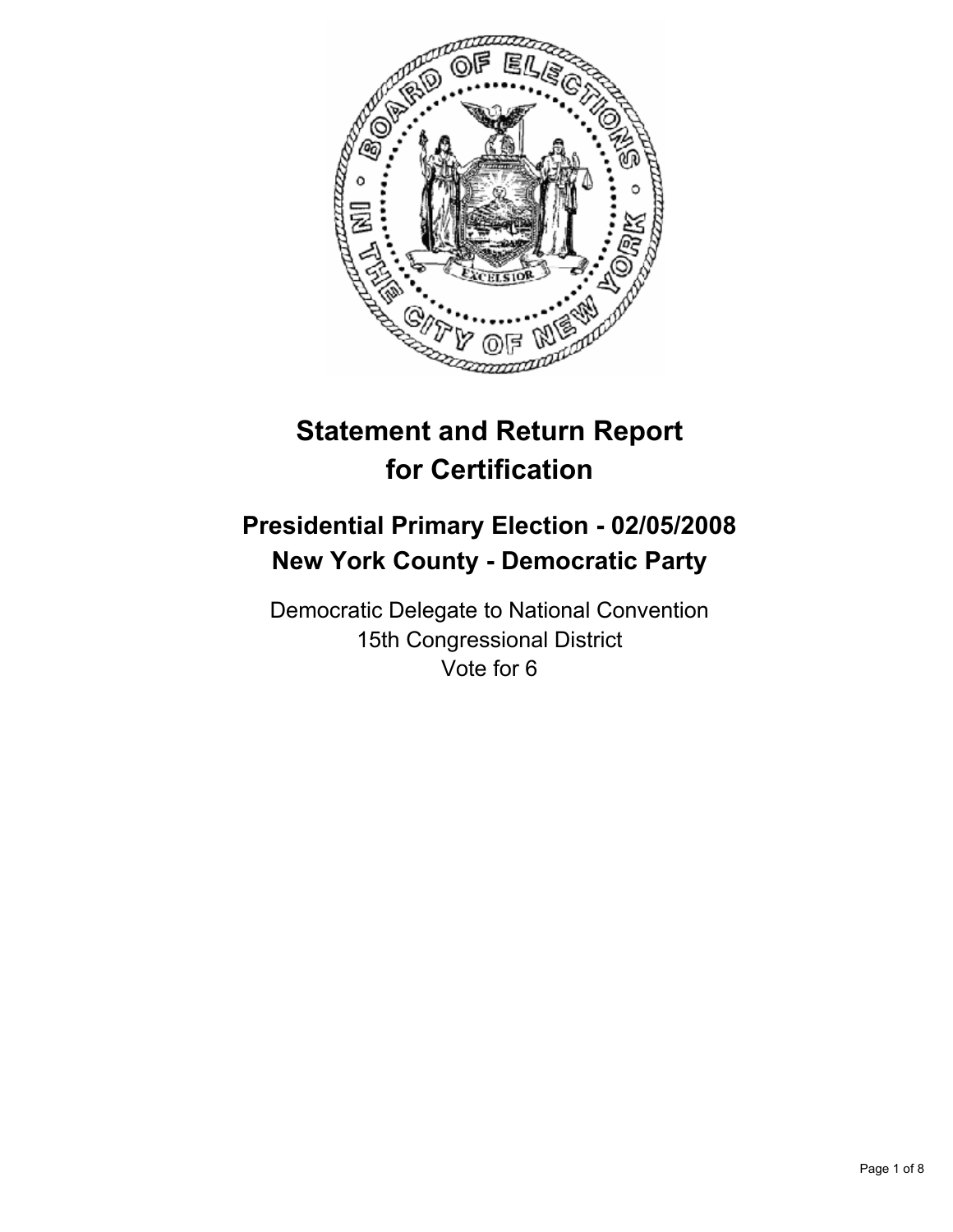

| <b>Assembly District 67</b>                            |        |  |
|--------------------------------------------------------|--------|--|
| <b>EMERGENCY</b>                                       | 4      |  |
| ABSENTEE/MILITARY                                      | 176    |  |
| <b>FEDERAL</b>                                         | 50     |  |
| <b>AFFIDAVIT</b>                                       | 99     |  |
| KEITH WRIGHT (M) - PLEDGED TO SUPPORT CLINTON          | 1,700  |  |
| INEZ E DICKENS (F) - PLEDGED TO SUPPORT CLINTON        | 1,746  |  |
| ADRIANO ESPAILLAT (M) - PLEDGED TO SUPPORT CLINTON     | 1,682  |  |
| MELISSA MARK-VIVERITO (F) - PLEDGED TO SUPPORT CLINTON | 1,719  |  |
| MIGUEL MARTINEZ (M) - PLEDGED TO SUPPORT CLINTON       | 1.700  |  |
| PAMELA BATES (F) - PLEDGED TO SUPPORT CLINTON          | 1,663  |  |
| DIANE ABELA (F) - PLEDGED TO SUPPORT EDWARDS           | 67     |  |
| ROBERT J BOTFELD (M) - PLEDGED TO SUPPORT EDWARDS      | 63     |  |
| THERESA CANTER (F) - PLEDGED TO SUPPORT EDWARDS        | 76     |  |
| ARLENE S GEIGER (F) - PLEDGED TO SUPPORT EDWARDS       | 71     |  |
| DAVID R KROMM (M) - PLEDGED TO SUPPORT EDWARDS         | 67     |  |
| JONATHAN TASINI (M) - PLEDGED TO SUPPORT EDWARDS       | 65     |  |
| BILL M PERKINS (M) - PLEDGED TO SUPPORT OBAMA          | 1,691  |  |
| CAROLYN WASHINGTON (F) - PLEDGED TO SUPPORT OBAMA      | 1,637  |  |
| MICHAEL WASHINGTON (M) - PLEDGED TO SUPPORT OBAMA      | 1,619  |  |
| MICHELLE CRUZ (F) - PLEDGED TO SUPPORT OBAMA           | 1,645  |  |
| MARK D LEVINE (M) - PLEDGED TO SUPPORT OBAMA           | 1,631  |  |
| DOLORES DOW (F) - PLEDGED TO SUPPORT OBAMA             | 1,601  |  |
| <b>Total Votes</b>                                     | 20,443 |  |
|                                                        |        |  |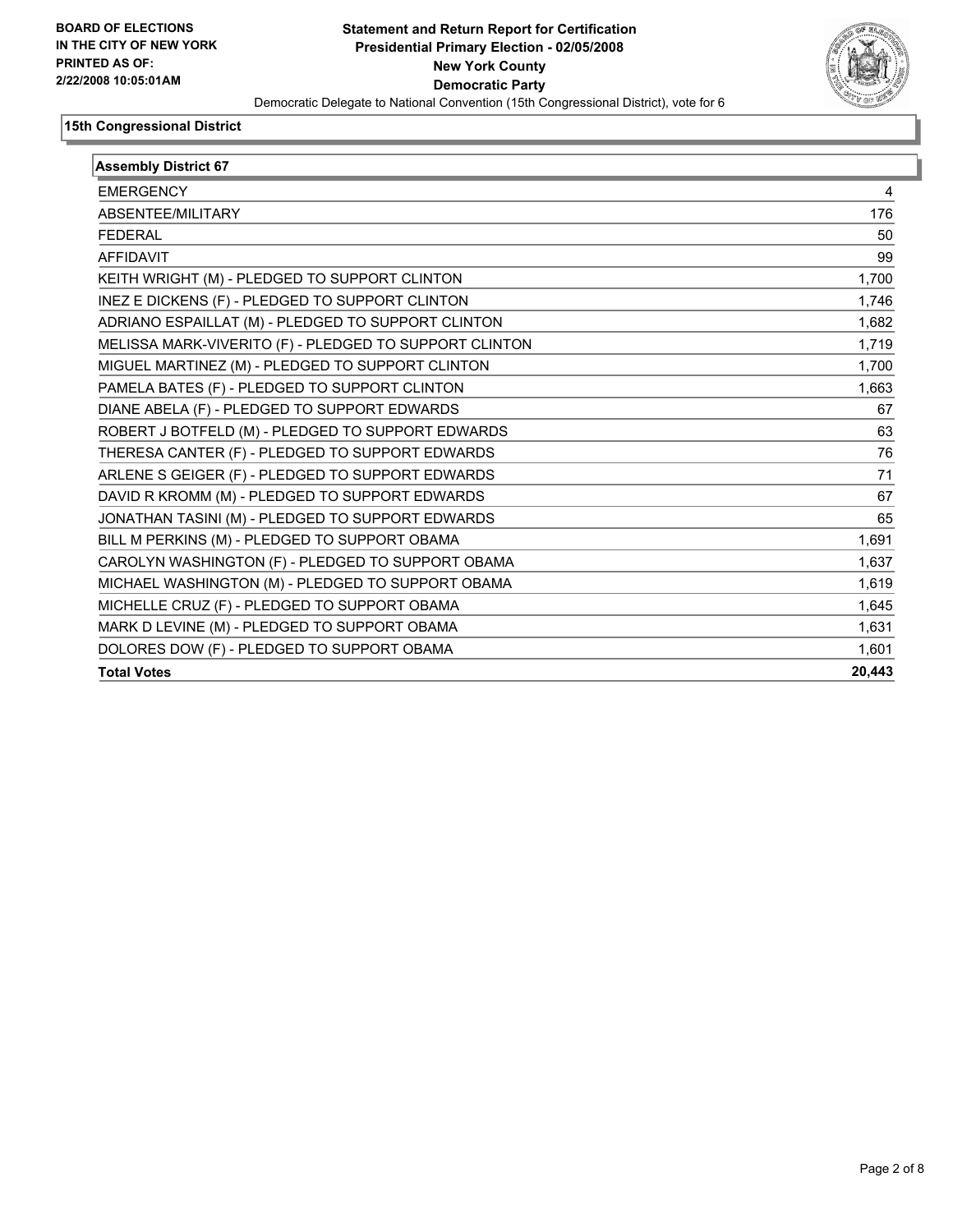

| <b>Assembly District 68</b>                            |        |  |
|--------------------------------------------------------|--------|--|
| <b>EMERGENCY</b>                                       | 341    |  |
| ABSENTEE/MILITARY                                      | 181    |  |
| <b>FEDERAL</b>                                         | 5      |  |
| <b>AFFIDAVIT</b>                                       | 476    |  |
| KEITH WRIGHT (M) - PLEDGED TO SUPPORT CLINTON          | 5,435  |  |
| INEZ E DICKENS (F) - PLEDGED TO SUPPORT CLINTON        | 5,932  |  |
| ADRIANO ESPAILLAT (M) - PLEDGED TO SUPPORT CLINTON     | 5,402  |  |
| MELISSA MARK-VIVERITO (F) - PLEDGED TO SUPPORT CLINTON | 5,784  |  |
| MIGUEL MARTINEZ (M) - PLEDGED TO SUPPORT CLINTON       | 5,736  |  |
| PAMELA BATES (F) - PLEDGED TO SUPPORT CLINTON          | 5,056  |  |
| DIANE ABELA (F) - PLEDGED TO SUPPORT EDWARDS           | 185    |  |
| ROBERT J BOTFELD (M) - PLEDGED TO SUPPORT EDWARDS      | 147    |  |
| THERESA CANTER (F) - PLEDGED TO SUPPORT EDWARDS        | 221    |  |
| ARLENE S GEIGER (F) - PLEDGED TO SUPPORT EDWARDS       | 143    |  |
| DAVID R KROMM (M) - PLEDGED TO SUPPORT EDWARDS         | 117    |  |
| JONATHAN TASINI (M) - PLEDGED TO SUPPORT EDWARDS       | 98     |  |
| BILL M PERKINS (M) - PLEDGED TO SUPPORT OBAMA          | 5,870  |  |
| CAROLYN WASHINGTON (F) - PLEDGED TO SUPPORT OBAMA      | 5,080  |  |
| MICHAEL WASHINGTON (M) - PLEDGED TO SUPPORT OBAMA      | 5,043  |  |
| MICHELLE CRUZ (F) - PLEDGED TO SUPPORT OBAMA           | 5,082  |  |
| MARK D LEVINE (M) - PLEDGED TO SUPPORT OBAMA           | 4,827  |  |
| DOLORES DOW (F) - PLEDGED TO SUPPORT OBAMA             | 4.612  |  |
| <b>Total Votes</b>                                     | 64,770 |  |
|                                                        |        |  |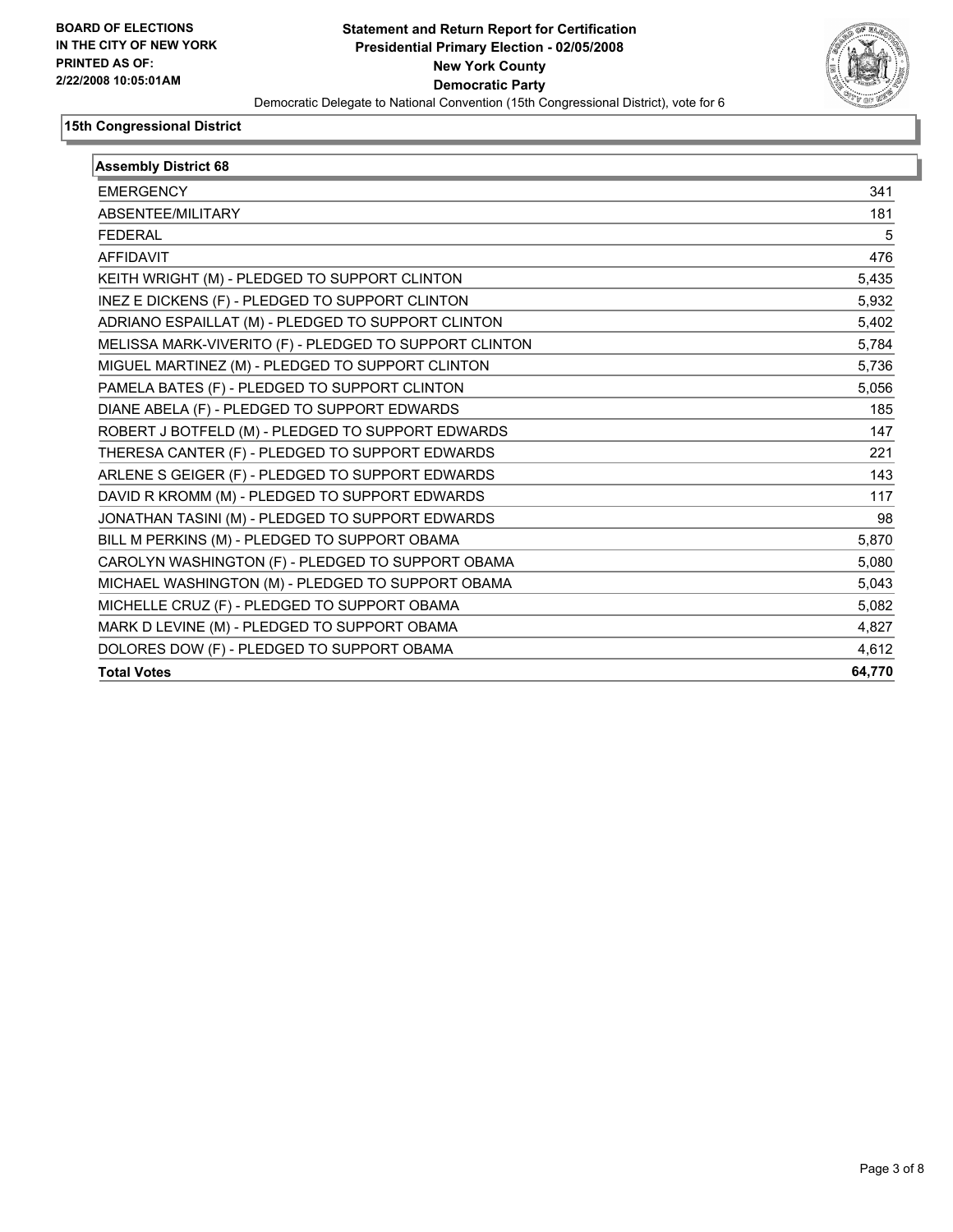

| <b>Assembly District 69</b>                            |         |
|--------------------------------------------------------|---------|
| <b>EMERGENCY</b>                                       | 364     |
| ABSENTEE/MILITARY                                      | 676     |
| <b>FEDERAL</b>                                         | 276     |
| <b>AFFIDAVIT</b>                                       | 887     |
| KEITH WRIGHT (M) - PLEDGED TO SUPPORT CLINTON          | 10,220  |
| INEZ E DICKENS (F) - PLEDGED TO SUPPORT CLINTON        | 10,802  |
| ADRIANO ESPAILLAT (M) - PLEDGED TO SUPPORT CLINTON     | 10,194  |
| MELISSA MARK-VIVERITO (F) - PLEDGED TO SUPPORT CLINTON | 10,407  |
| MIGUEL MARTINEZ (M) - PLEDGED TO SUPPORT CLINTON       | 10,390  |
| PAMELA BATES (F) - PLEDGED TO SUPPORT CLINTON          | 9,950   |
| DIANE ABELA (F) - PLEDGED TO SUPPORT EDWARDS           | 622     |
| ROBERT J BOTFELD (M) - PLEDGED TO SUPPORT EDWARDS      | 433     |
| THERESA CANTER (F) - PLEDGED TO SUPPORT EDWARDS        | 547     |
| ARLENE S GEIGER (F) - PLEDGED TO SUPPORT EDWARDS       | 469     |
| DAVID R KROMM (M) - PLEDGED TO SUPPORT EDWARDS         | 391     |
| JONATHAN TASINI (M) - PLEDGED TO SUPPORT EDWARDS       | 410     |
| BILL M PERKINS (M) - PLEDGED TO SUPPORT OBAMA          | 11,780  |
| CAROLYN WASHINGTON (F) - PLEDGED TO SUPPORT OBAMA      | 10,984  |
| MICHAEL WASHINGTON (M) - PLEDGED TO SUPPORT OBAMA      | 10,853  |
| MICHELLE CRUZ (F) - PLEDGED TO SUPPORT OBAMA           | 10,959  |
| MARK D LEVINE (M) - PLEDGED TO SUPPORT OBAMA           | 10,809  |
| DOLORES DOW (F) - PLEDGED TO SUPPORT OBAMA             | 10,376  |
| <b>Total Votes</b>                                     | 130,596 |
|                                                        |         |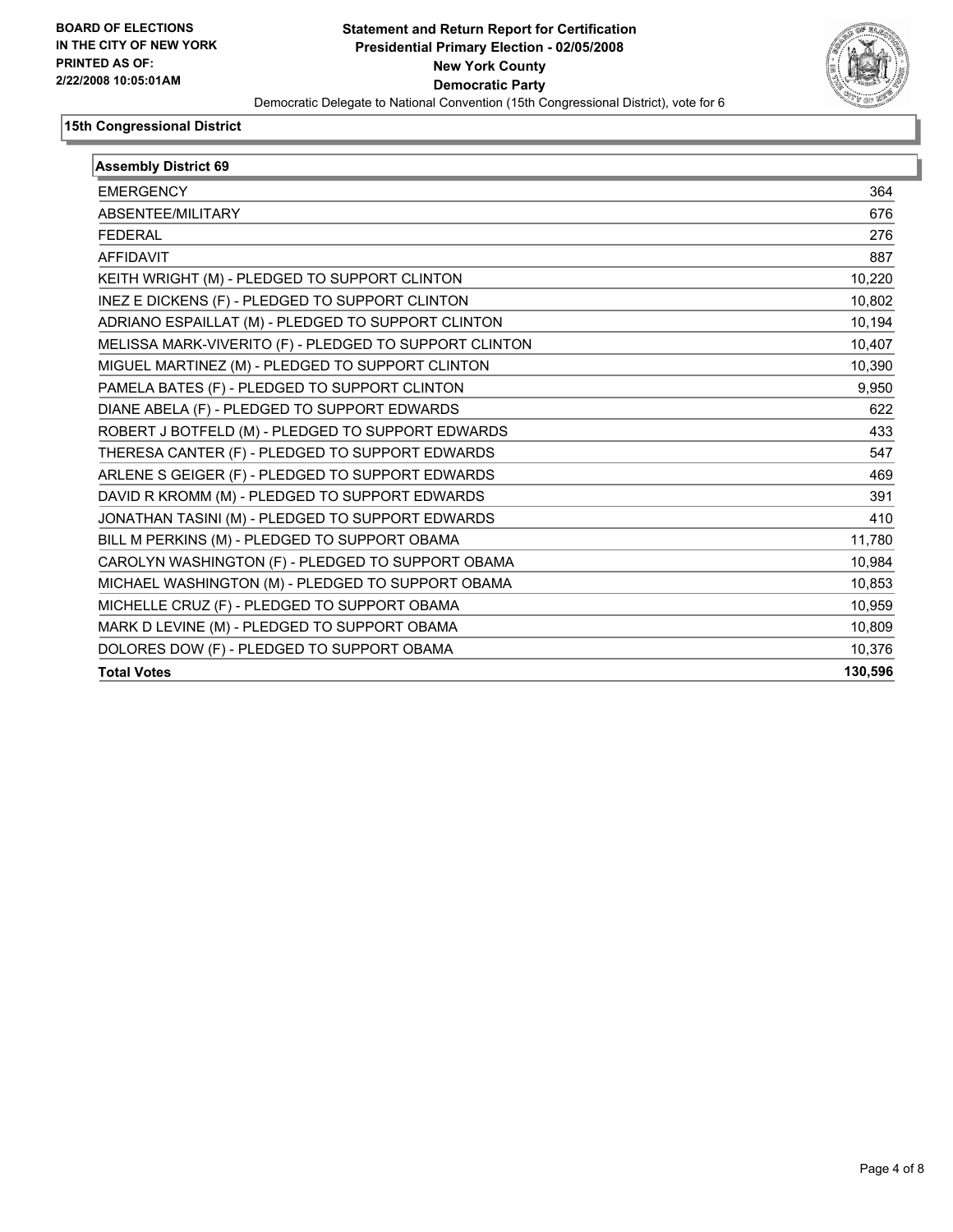

| <b>Assembly District 70</b>                            |        |
|--------------------------------------------------------|--------|
| <b>EMERGENCY</b>                                       | 83     |
| ABSENTEE/MILITARY                                      | 248    |
| <b>FEDERAL</b>                                         | 24     |
| <b>AFFIDAVIT</b>                                       | 833    |
| KEITH WRIGHT (M) - PLEDGED TO SUPPORT CLINTON          | 7,774  |
| INEZ E DICKENS (F) - PLEDGED TO SUPPORT CLINTON        | 7,700  |
| ADRIANO ESPAILLAT (M) - PLEDGED TO SUPPORT CLINTON     | 6,090  |
| MELISSA MARK-VIVERITO (F) - PLEDGED TO SUPPORT CLINTON | 5,803  |
| MIGUEL MARTINEZ (M) - PLEDGED TO SUPPORT CLINTON       | 6,282  |
| PAMELA BATES (F) - PLEDGED TO SUPPORT CLINTON          | 5,811  |
| DIANE ABELA (F) - PLEDGED TO SUPPORT EDWARDS           | 245    |
| ROBERT J BOTFELD (M) - PLEDGED TO SUPPORT EDWARDS      | 155    |
| THERESA CANTER (F) - PLEDGED TO SUPPORT EDWARDS        | 274    |
| ARLENE S GEIGER (F) - PLEDGED TO SUPPORT EDWARDS       | 214    |
| DAVID R KROMM (M) - PLEDGED TO SUPPORT EDWARDS         | 148    |
| JONATHAN TASINI (M) - PLEDGED TO SUPPORT EDWARDS       | 117    |
| BILL M PERKINS (M) - PLEDGED TO SUPPORT OBAMA          | 10,321 |
| CAROLYN WASHINGTON (F) - PLEDGED TO SUPPORT OBAMA      | 8,849  |
| MICHAEL WASHINGTON (M) - PLEDGED TO SUPPORT OBAMA      | 8,974  |
| MICHELLE CRUZ (F) - PLEDGED TO SUPPORT OBAMA           | 8,909  |
| MARK D LEVINE (M) - PLEDGED TO SUPPORT OBAMA           | 8,597  |
| DOLORES DOW (F) - PLEDGED TO SUPPORT OBAMA             | 8,183  |
| <b>Total Votes</b>                                     | 94,446 |
|                                                        |        |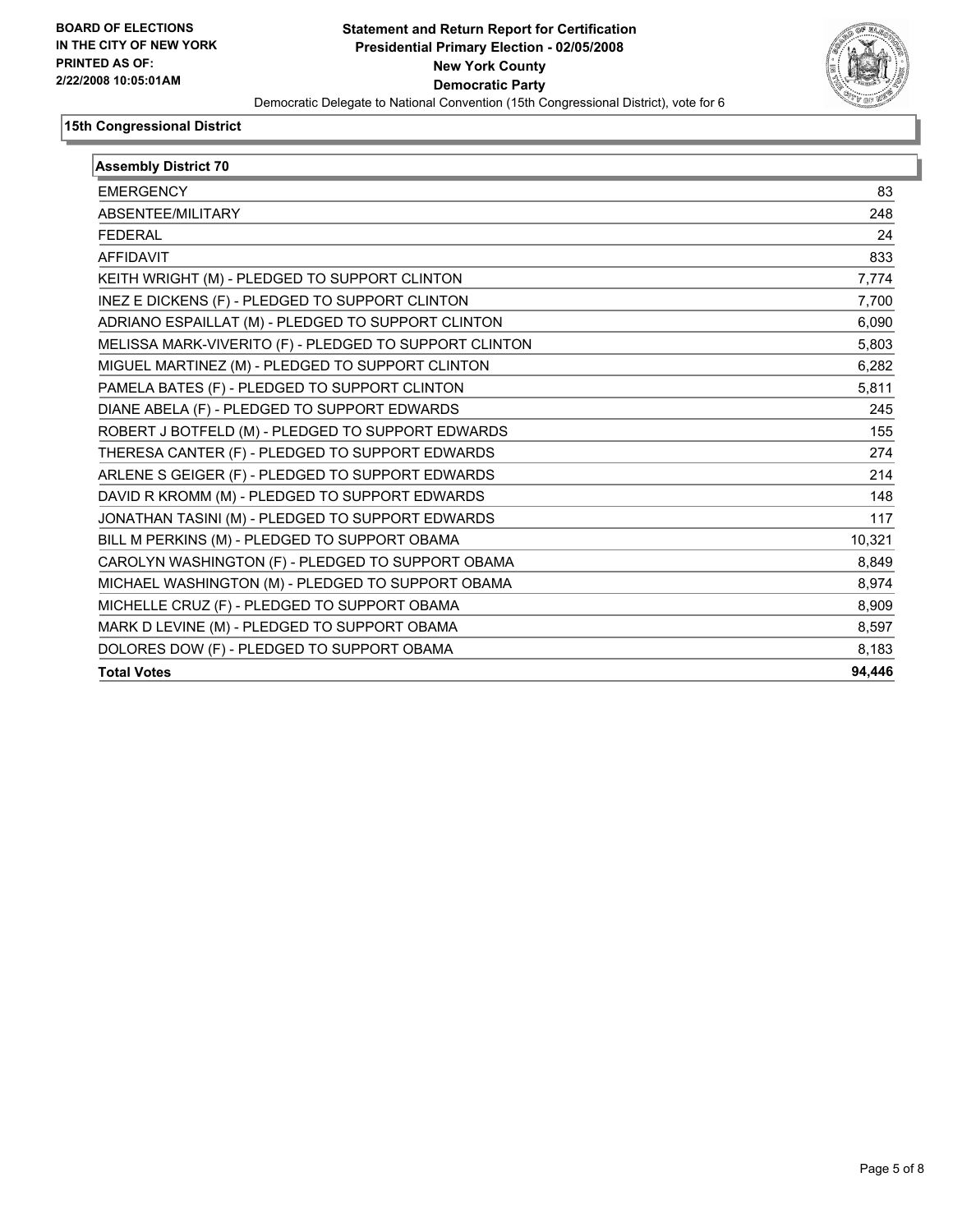

| <b>Assembly District 71</b>                            |        |  |
|--------------------------------------------------------|--------|--|
| <b>EMERGENCY</b>                                       | 303    |  |
| ABSENTEE/MILITARY                                      | 264    |  |
| <b>FEDERAL</b>                                         | 66     |  |
| <b>AFFIDAVIT</b>                                       | 797    |  |
| KEITH WRIGHT (M) - PLEDGED TO SUPPORT CLINTON          | 7,969  |  |
| INEZ E DICKENS (F) - PLEDGED TO SUPPORT CLINTON        | 8,381  |  |
| ADRIANO ESPAILLAT (M) - PLEDGED TO SUPPORT CLINTON     | 8,300  |  |
| MELISSA MARK-VIVERITO (F) - PLEDGED TO SUPPORT CLINTON | 7,440  |  |
| MIGUEL MARTINEZ (M) - PLEDGED TO SUPPORT CLINTON       | 8,315  |  |
| PAMELA BATES (F) - PLEDGED TO SUPPORT CLINTON          | 7,343  |  |
| DIANE ABELA (F) - PLEDGED TO SUPPORT EDWARDS           | 286    |  |
| ROBERT J BOTFELD (M) - PLEDGED TO SUPPORT EDWARDS      | 232    |  |
| THERESA CANTER (F) - PLEDGED TO SUPPORT EDWARDS        | 317    |  |
| ARLENE S GEIGER (F) - PLEDGED TO SUPPORT EDWARDS       | 265    |  |
| DAVID R KROMM (M) - PLEDGED TO SUPPORT EDWARDS         | 201    |  |
| JONATHAN TASINI (M) - PLEDGED TO SUPPORT EDWARDS       | 214    |  |
| BILL M PERKINS (M) - PLEDGED TO SUPPORT OBAMA          | 7,438  |  |
| CAROLYN WASHINGTON (F) - PLEDGED TO SUPPORT OBAMA      | 6,697  |  |
| MICHAEL WASHINGTON (M) - PLEDGED TO SUPPORT OBAMA      | 6,669  |  |
| MICHELLE CRUZ (F) - PLEDGED TO SUPPORT OBAMA           | 6,685  |  |
| MARK D LEVINE (M) - PLEDGED TO SUPPORT OBAMA           | 6,661  |  |
| DOLORES DOW (F) - PLEDGED TO SUPPORT OBAMA             | 6.282  |  |
| <b>Total Votes</b>                                     | 89,695 |  |
|                                                        |        |  |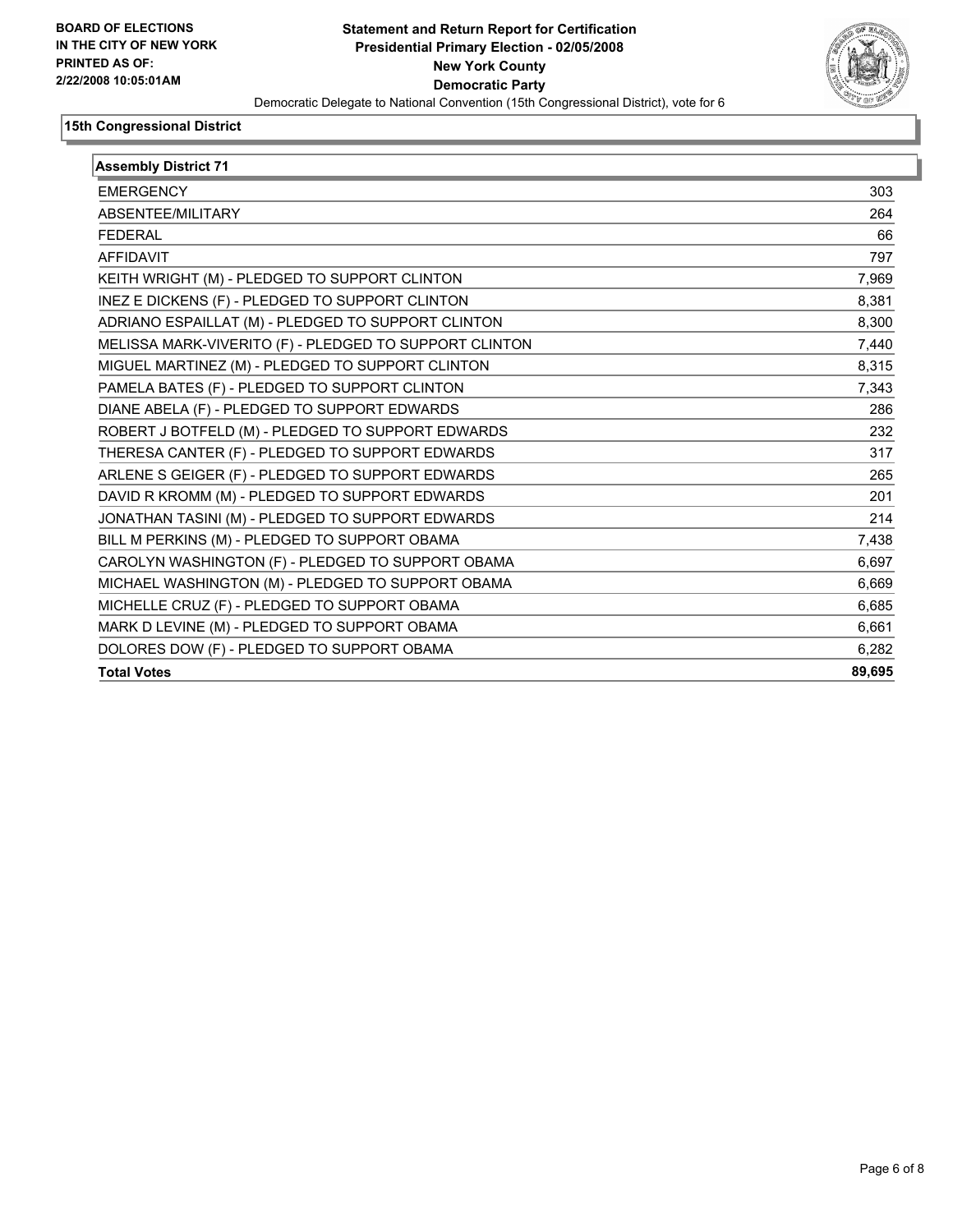

| <b>Assembly District 72</b>                            |        |  |
|--------------------------------------------------------|--------|--|
| <b>EMERGENCY</b>                                       | 183    |  |
| ABSENTEE/MILITARY                                      | 71     |  |
| <b>FEDERAL</b>                                         | 44     |  |
| AFFIDAVIT                                              | 435    |  |
| KEITH WRIGHT (M) - PLEDGED TO SUPPORT CLINTON          | 7,583  |  |
| INEZ E DICKENS (F) - PLEDGED TO SUPPORT CLINTON        | 7,984  |  |
| ADRIANO ESPAILLAT (M) - PLEDGED TO SUPPORT CLINTON     | 9,971  |  |
| MELISSA MARK-VIVERITO (F) - PLEDGED TO SUPPORT CLINTON | 7,668  |  |
| MIGUEL MARTINEZ (M) - PLEDGED TO SUPPORT CLINTON       | 9,680  |  |
| PAMELA BATES (F) - PLEDGED TO SUPPORT CLINTON          | 7,505  |  |
| DIANE ABELA (F) - PLEDGED TO SUPPORT EDWARDS           | 196    |  |
| ROBERT J BOTFELD (M) - PLEDGED TO SUPPORT EDWARDS      | 145    |  |
| THERESA CANTER (F) - PLEDGED TO SUPPORT EDWARDS        | 199    |  |
| ARLENE S GEIGER (F) - PLEDGED TO SUPPORT EDWARDS       | 161    |  |
| DAVID R KROMM (M) - PLEDGED TO SUPPORT EDWARDS         | 137    |  |
| JONATHAN TASINI (M) - PLEDGED TO SUPPORT EDWARDS       | 110    |  |
| BILL M PERKINS (M) - PLEDGED TO SUPPORT OBAMA          | 2,344  |  |
| CAROLYN WASHINGTON (F) - PLEDGED TO SUPPORT OBAMA      | 2,316  |  |
| MICHAEL WASHINGTON (M) - PLEDGED TO SUPPORT OBAMA      | 2,140  |  |
| MICHELLE CRUZ (F) - PLEDGED TO SUPPORT OBAMA           | 2,346  |  |
| MARK D LEVINE (M) - PLEDGED TO SUPPORT OBAMA           | 2,163  |  |
| DOLORES DOW (F) - PLEDGED TO SUPPORT OBAMA             | 2,106  |  |
| <b>Total Votes</b>                                     | 64,754 |  |
|                                                        |        |  |